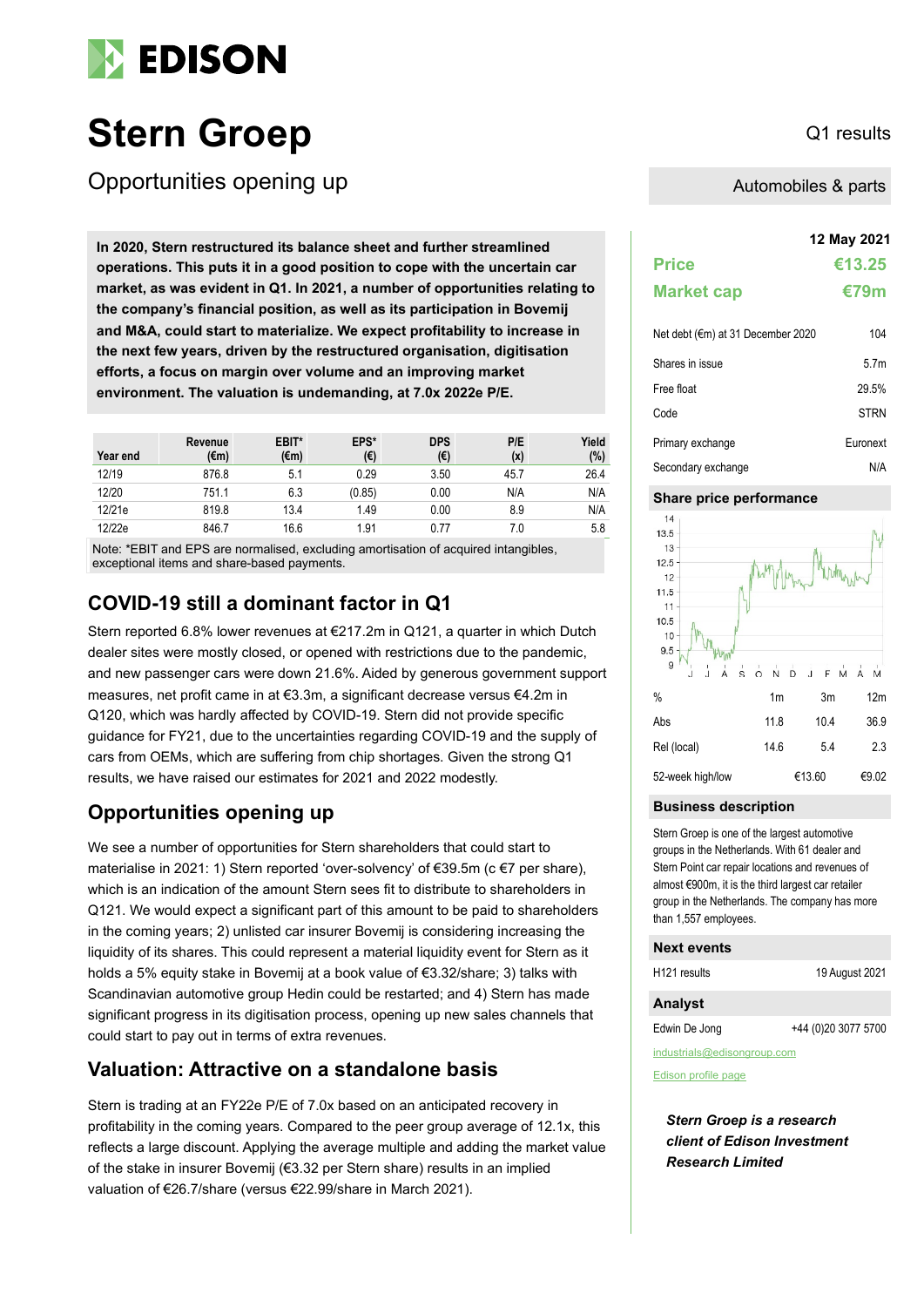

## **Strong Q1 results despite restrictions**

Stern reported its Q1 trading update on 6 May. Revenues decreased by 6.8% to €217.2m in a quarter in which Dutch dealer sites were mostly closed, or opened with restrictions due to the pandemic. New passenger car sales in the Netherlands decreased by 21.6% to 80,885 new cars in Q121, while used car sales showed a limited slowdown of 0.8% to 318,537. As such, Stern's performance seemed to stand out, but its market share in passenger cars decreased to 4.4% from 4.6% in Q120. Higher average selling prices (ASPs), which increased by 23%, driven by a higher amount of SUVs and EVs, were responsible for the relatively strong revenue performance. Furthermore, in Q1 Stern benefited from deliveries of cars sold in December and shipped to IKEA parking lots in January. In light commercial vehicles, Stern sold 7.8% more new cars and its market share increased to 7.1% from 6.5% in Q120.

Staffing costs and opex were 15% lower y-o-y due to ongoing efforts to reduce cost footprint. The contribution of insurer Bovemij, in which Stern has a 5% stake, was lower compared to last year. All in all, the net result decreased to €3.3m from €4.2m in Q120, which we view as strong given that Q120 was hardly affected by COVID-19.

COVID-19 also had an impact on OEMs. The supply of new cars is stagnating because of chip shortages. As a result of this and ongoing uncertainty around the reopening of the economy, Stern has not provided specific guidance for FY21.

# **Four opportunities materialising**

Despite uncertainty in the market, there are a number of opportunities for Stern shareholders that could start to materialise this year:

- 1. Stern's balance sheet developed favourably in 2020 and that persisted into Q121. Stern reported 'over-solvency' of €39.5m in Q121 versus €29.5m at the end of FY20. Over-solvency refers to the difference between healthy and actual proportions of equity and liabilities on the balance sheet. The difference, expressed as an amount, is usually available to distribute to shareholders. Stern cannot pay a dividend in 2020/21 as a result of government restrictions because it uses COVID-19 related government support. However, we would expect a significant part of this amount to be paid to shareholders in the coming years. For now, we continue to model a dividend payout of 40% (€0.77 per share in 2022), but we would not rule out a higher payout once government restrictions are lifted.
- 2. According to the privately owned car insurer Bovemij, it could be working on a way to increase the liquidity of its shares. This could indicate a liquidity event like a sale or IPO, which could benefit Stern shareholders. With a book value of only €3.32 per Stern share (€18.8m for a 5% stake), this could represent a material opportunity for the company.
- 3. Talks with Scandinavian automotive group Hedin could be restarted. Acquisition talks were suspended during the pandemic, but the rationale for combining the two companies remains. The potential acquisition of Stern by Hedin would bring economies of scale, geographical diversification and a platform for further growth with Stern's stock listing. In addition, Hedin would add complementary car brands in several smaller countries to the Stern brand portfolio.
- 4. Further progress on digitisation: COVID-19 has made Stern's Focus on Value programme even more pressing and there is good progress in execution. The programme runs to 2022 and is aimed at completing the transformation from a traditional bricks and mortar car dealership to an integrated automotive service platform with a strong digital offering. Stern is nearing completion of systems that engage with the client on their journey from purchasing a car to financing and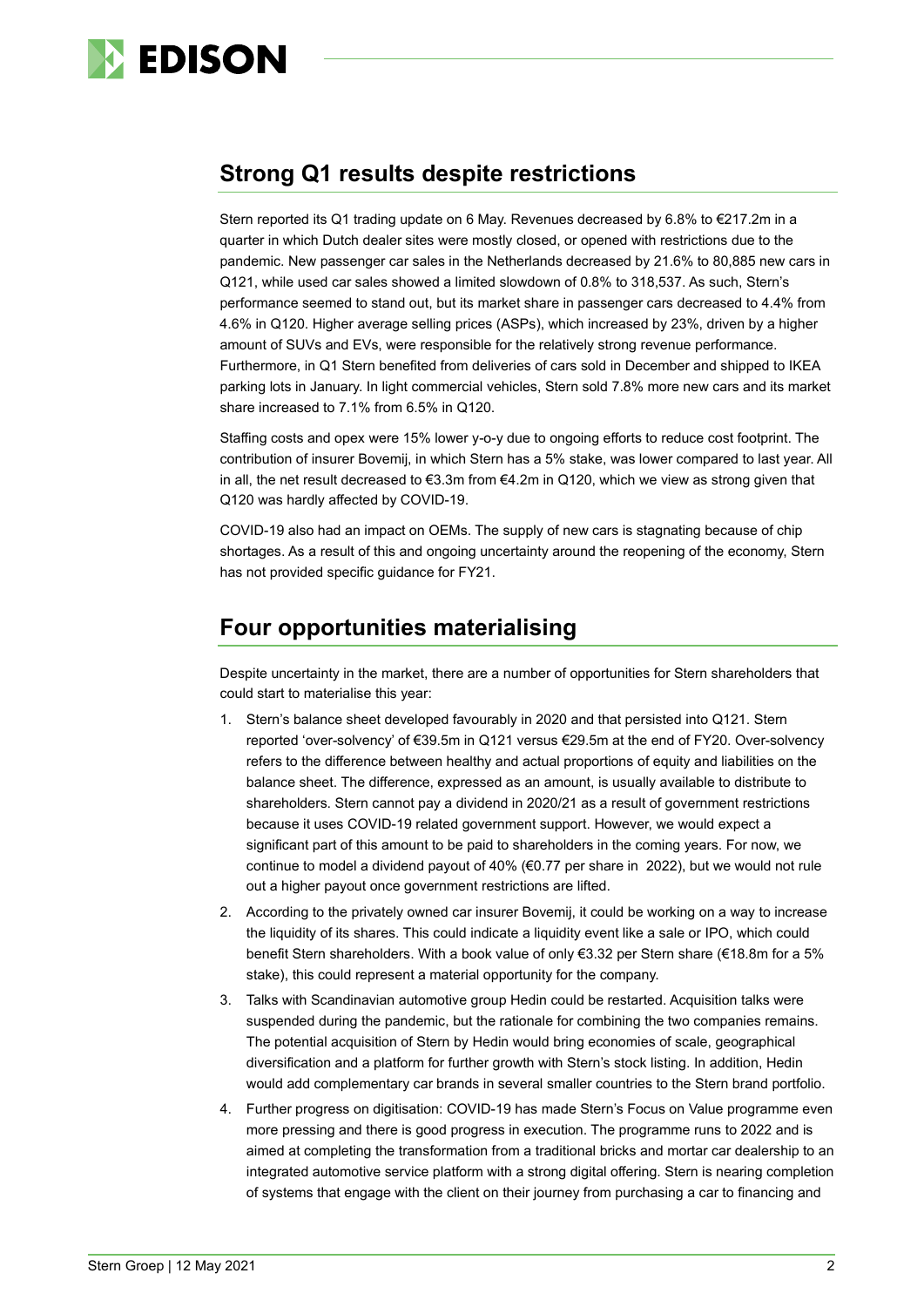

logistics. Furthermore, Stern is focusing more on its client rather than the car itself. Last quarter, used cars from lease partner ALD were advertised on Stern's platform, which we believe is a signal that Stern's proposition is maturing and adding extra sources of revenue.

# **FY21/22 estimates increased slightly**

After a drop in new car sales in 2020 by 20% to 356,051 in the Netherlands, sector organisation Aumacon expects a rebound of 16.6% to 415,000 new passenger cars in 2021, while sector organisations RAI and Bovag expect a rebound of 12.3% to 400,000. Given that Q121 new car sales were 21.6% lower, this might seem very challenging.

However, as Q120 was still pretty strong and Q220 was the first fully COVID-19 affected quarter, a low double-digit increase is plausible based on the anticipated economic recovery in H221. April's new car sales were up more than 50% y-o-y, which confirms the upward trend. However, we should note that new car sales levels were well below 2019 levels.

We anticipated a more modest recovery with our [FY20 update,](https://www.edisongroup.com/publication/riding-pandemic-waves/29176/) so there is no need to change our car sales estimates at present. Moreover, in light of the higher ASPs in Q121 driven by a higher percentage of more expensive EVs and SUVs, we see upside to our top-line estimates for Stern Groep (90% of group revenues).

| €m                                   | <b>FY19</b> | <b>FY20</b> | <b>FY21</b><br>old | <b>FY21</b><br>new | Change  | <b>FY22</b><br>old | <b>FY22</b><br>new | Change  |
|--------------------------------------|-------------|-------------|--------------------|--------------------|---------|--------------------|--------------------|---------|
| Revenue                              | 876.8       | 751.1       | 819.8              | 819.8              | 0.0%    | 846.7              | 846.7              | 0.0%    |
| Cost of Sales                        | (719.8)     | (614.2)     | (677.1)            | (669.8)            | 0.0%    | (696.5)            | (696.5)            | $0.0\%$ |
| Gross Profit                         | 157.1       | 136.9       | 142.7              | 150.0              | 5.1%    | 150.2              | 155.0              | 3.2%    |
| <b>EBITDA</b>                        | 26.4        | 27.8        | 17.7               | 18.4               | $3.7\%$ | 20.8               | 21.7               | 4.4%    |
| Normalised operating profit          | 5.1         | 6.3         | 12.8               | 13.4               | 5.0%    | 15.8               | 16.6               | 5.4%    |
| Amortisation of acquired intangibles | (0.1)       | (0.1)       | 0.0                | 0.0                |         | 0.0                | 0.0                |         |
| Reported operating profit            | 0.2         | (16.3)      | 12.8               | 13.4               | 5.0%    | 15.8               | 16.6               | 5.4%    |
| Net Interest                         | 2.1         | (5.5)       | (3.8)              | (3.8)              | $-0.3%$ | (3.8)              | (3.8)              | 0.2%    |
| Profit Before Tax (norm)             | (6.6)       | 0.8         | 9.0                | 9.7                | 7.2%    | 12.0               | 12.8               | 7.0%    |
| Profit Before Tax (reported)         | (1.4)       | (21.7)      | 9.0                | 9.7                | 7.2%    | 12.0               | 12.8               | 7.0%    |
| Reported tax                         | (4.4)       | (4.8)       | (1.1)              | (1.2)              | 10.9%   | (1.8)              | (2.0)              | 8.5%    |
| Profit After Tax (norm)              | 3.1         | (4.0)       | 7.9                | 8.4                | 6.7%    | 10.2               | 10.9               | 6.7%    |
| Profit After Tax (reported)          | 1.7         | (26.6)      | 7.9                | 8.4                | 6.7%    | 10.2               | 10.9               | 6.7%    |
| Minority interests                   | (1.3)       | 0.0         | 0.0                | 0.0                |         | 0.0                | 0.0                |         |
| Discontinued operations              | 22.6        | (0.8)       | 0.0                | 0.0                |         | 0.0                | 0.0                |         |
| Net income (normalised)              | 1.7         | (4.8)       | 7.9                | 8.4                | 6.7%    | 10.2               | 10.9               | 6.7%    |

#### **Exhibit 1: Revised estimates**

Source: Stern Group, Edison Investment Research

For Mobility Services (6% of group revenues), which represents Stern's rental activities, we continue to expect stable revenues compared to FY20, driven by higher rental revenues offset by lower remarketing (sale of rental carts), and for Car Services (4% of group revenues), we expect an increase driven by the service level agreement with ALD (oil refreshing, winter/summer tyre changes, bodywork repairs for lease cars), together with market recovery due to postponed maintenance. Mobility Services and Car Services will be reported together in future. We have not changed our estimates.

Gross margins developed well in 2020 driven by mix effects (relatively more higher-margin workshop revenues) and that effect will probably level off as the pandemic eases. However, increased traffic will also have favourable effects like more damages to cars and more maintenance. On balance, we estimate a slightly higher gross margin of 18.3% for FY21 (FY20: 18.2%).

Opex has been lower in 2020 because of cost reductions and lower than expected staff expenses, partly due to government support measures (NOW 1, NOW 3 and NOW 5), which also support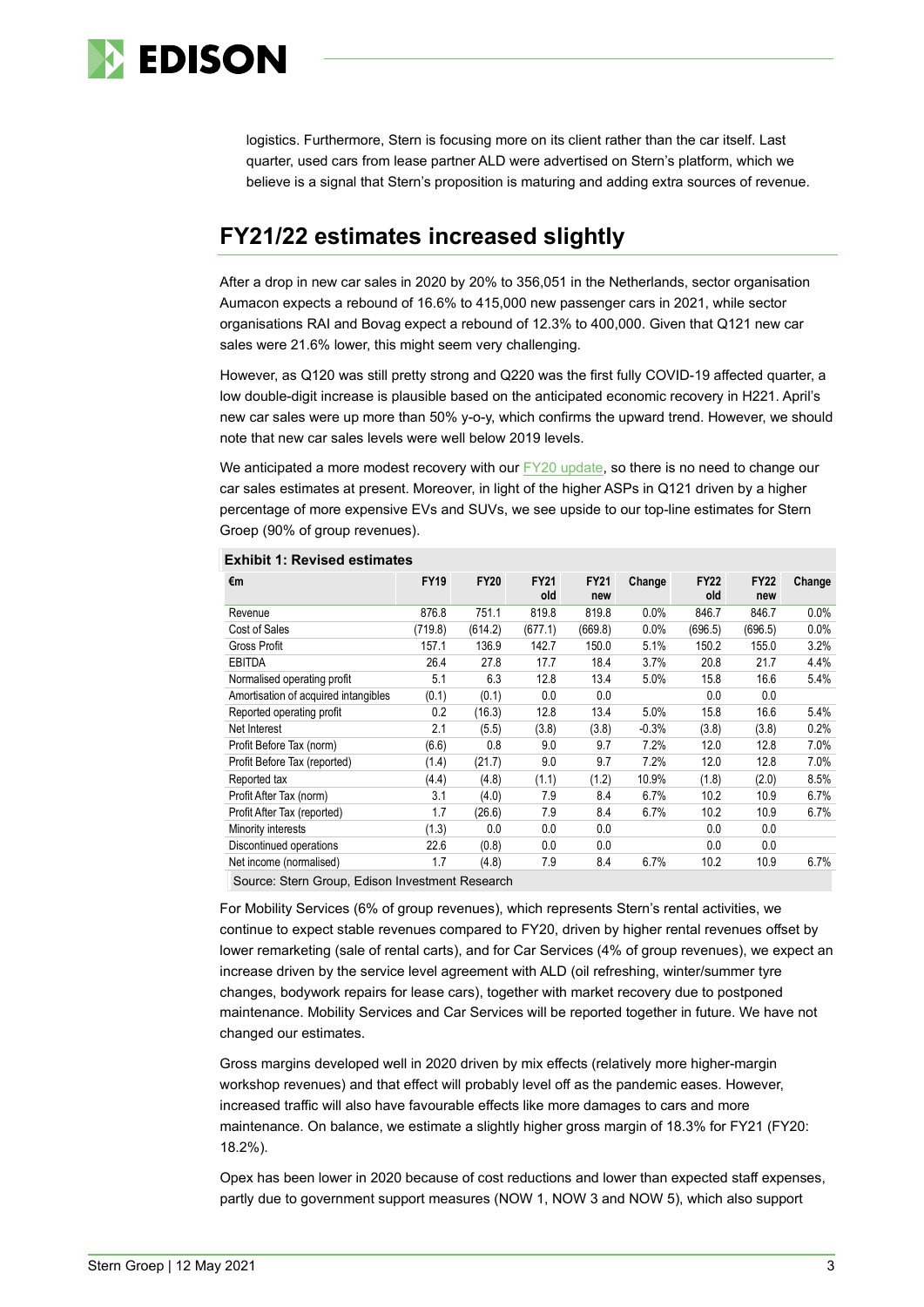

Stern in H121. We have decreased our opex estimates for FY21 given the strong execution in Q1 and now arrive at adjusted group EBIT of €13.4m (+5% compared to our previous estimate) for FY21. Of course, we take into account that government support measures will end this year. For 2022, we increase our EBIT estimate by 5.4% to €16.6m.

As a result, we expect net profit of €8.4m (vs €7.9m) in 2021 and €10.9m in 2022 (vs €10.2m).

# **Valuation: Investment case remains intact**

Looking at Stern's valuation compared to international peers, the stock is trading at a discount on an adjusted P/E ratio, with a much larger discount on a price to book ratio. Among other things, this could be explained by the fact that Stern's profitability is generally lower compared to international peers, especially the Scandinavian companies. We believe that the current share price does not take into account the potential for significant dividend payments in the future, a liquidity event from its participation in car insurer Bovemij, or M&A.

Furthermore, Stern should be able to achieve or exceed its adjusted EBIT margins targets of at least 2%, certainly if it successfully implements the restructuring outlined in its Focus on Service & Brand Value strategy. We have included this in our estimates and currently model EBIT margins to gradually recover to 2.1% by 2023 from 1.6% in 2021.

Overall, noting the difference in capital structures and quality of balance sheet in the peer group companies, we consider P/E as a more relevant valuation metric for the sector. We apply the average FY22e P/E of the comparable European dealership holdings to our FY22 adjusted net profit estimate of €10.9m and add the market value of the Bovemij stake (which we estimate at €3.32 per Stern share), arriving at an implied value for Stern of €26.7 per share (previously €22.99 per share), mainly because of higher peer multiples.

|                        | Market cap | P/E(x) |       |       | P/B(x) |       |       | EV/EBITDA (x) |       |       |
|------------------------|------------|--------|-------|-------|--------|-------|-------|---------------|-------|-------|
|                        | (m)        | 2020   | 2021e | 2022e | 2020   | 2021e | 2022e | 2020          | 2021e | 2022e |
| Bilia                  | SEK14.549  | 12.7   | 10.4  | 10.7  | 3.9    | 3.2   | 2.8   | 8.3           | 6.5   | 6.4   |
| Kamux                  | €623       | 27.3   | 24.4  | 21.1  | 6.5    | 5.6   | 4.7   | 16.2          | 15.0  | 13.2  |
| <b>Marshall Motors</b> | £138       | 7.8    | 8.6   | 7.9   | 0.6    | N/A   | N/A   | 4.8           | 5.1   | 4.9   |
| Pendragon              | £292       | 31.8   | 10.8  | 8.7   | 2.2    | N/A   | N/A   | 4.9           | 4.7   | 4.4   |
| Peer average           |            | 19.9   | 13.5  | 12.1  | 3.3    | 4.4   | 3.8   | 8.6           | 7.8   | 7.3   |
| <b>Stern</b>           | €77        | $-2.4$ | 9.1   | 7.0   | 0.5    | 0.6   | 0.5   | 5.5           | 8.9   | 7.3   |
| Premium/(discount)     |            | (112%) | (33%) | (42%) | (84%)  | (87%) | (86%) | (36%)         | 14%   | 1%    |

### **Exhibit 2: Peer group valuation**

Source: Stern, Refinitiv, Edison Investment Research. Note: Prices as at 11 May 2021.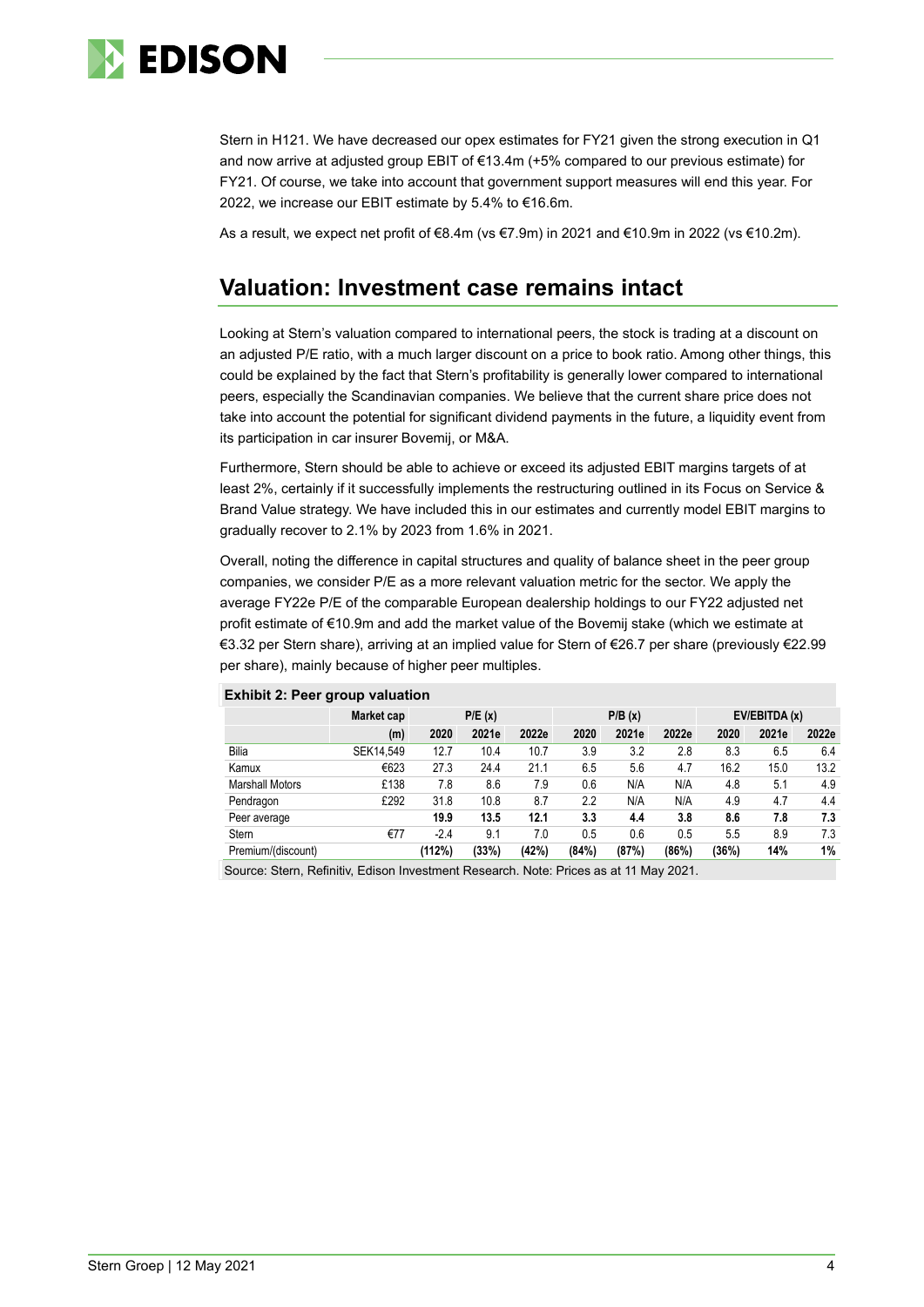

### **Exhibit 3: Financial summary**

| €m                                     | 2018        | 2019        | 2020        | 2021e       | 2022e       | 2023e            |
|----------------------------------------|-------------|-------------|-------------|-------------|-------------|------------------|
| Year end 31 December                   | <b>IFRS</b> | <b>IFRS</b> | <b>IFRS</b> | <b>IFRS</b> | <b>IFRS</b> | <b>IFRS</b>      |
| <b>INCOME STATEMENT</b>                | 988.7       | 876.8       | 751.1       | 819.8       | 846.7       |                  |
| Revenue<br>Cost of Sales               | (812.3)     | (719.8)     | (614.2)     | (669.8)     | (696.5)     | 873.7<br>(716.2) |
| <b>Gross Profit</b>                    | 176.4       | 157.0       | 136.9       | 150.0       | 155.0       | 160.8            |
| <b>EBITDA</b>                          | 6.1         | 26.4        | 27.8        | 18.4        | 21.7        | 23.8             |
| Normalised operating profit            | (1.7)       | 5.1         | 6.3         | 13.4        | 16.6        | 18.6             |
| Amortisation of acquired intangibles   | (0.1)       | (0.1)       | (0.1)       | 0.0         | 0.0         | 0.0              |
| Exceptionals                           | 0.2         | 0.0         | (22.4)      | 0.0         | 0.0         | 0.0              |
| Share-based payments                   | 0.0         | 0.0         | 0.0         | 0.0         | 0.0         | 0.0              |
| Reported operating profit              | (1.5)       | 2.1         | (16.3)      | 13.4        | 16.6        | 18.6             |
| Net Interest                           | (4.1)       | (6.6)       | (5.5)       | (3.8)       | (3.8)       | (3.8)            |
| Joint ventures & associates (post tax) | 0.0         | 0.1         | 0.0         | 0.0         | 0.0         | 0.0              |
| Exceptionals                           | 0.0         | 0.0         | 0.0         | 0.0         | 0.0         | 0.0              |
| Profit Before Tax (norm)               | (5.8)       | (1.4)       | 0.8         | 9.7         | 12.8        | 14.7             |
| Profit Before Tax (reported)           | (5.6)       | (4.4)       | (21.7)      | 9.7         | 12.8        | 14.7             |
| Reported tax                           | 1.7         | 3.1         | (4.8)       | (1.2)       | (2.0)       | (2.4)            |
| Profit After Tax (norm)                | (4.1)       | 1.7         | (4.0)       | 8.4         | 10.9        | 12.3             |
| Profit After Tax (reported)            | (4.0)       | (1.4)       | (26.6)      | 8.4         | 10.9        | 12.3             |
| Minority interests                     | 0.0         | 0.0         | 0.0         | 0.0         | 0.0         | 0.0              |
| Discontinued operations                | 4.5         | 22.6        | (0.8)       | 0.0         | 0.0         | 0.0              |
| Net income (normalised)                | (4.1)       | 1.7         | (4.8)       | 8.4         | 10.9        | 12.3             |
| Net income (reported)                  | 0.5         | 21.2        | (27.4)      | 8.4         | 10.9        | 12.3             |
| Average number of shares outstanding   | 5.68        | 5.68        | 5.68        | 5.68        | 5.68        | 5.68             |
|                                        |             |             |             |             |             |                  |
| EPS $(E)$                              | 0.09        | 3.74        | (4.83)      | 1.49        | 1.91        | 2.17             |
| Normalised EPS (€)                     | (0.73)      | 0.29        | (0.85)      | 1.49        | 1.91        | 2.17             |
| DPS $(E)$                              | 0.00        | 3.50        | 0.00        | 0.00        | 0.77        | 0.87             |
| Revenue growth (%)                     | $-12.1$     | $-11.3$     | $-14.3$     | 9.2         | 3.3         | 3.2              |
| Gross Margin (%)                       | 17.8        | 17.9        | 18.2        | 18.3        | 18.3        | 18.0             |
| EBITDA Margin (%)                      | 0.6         | 3.0         | 3.7         | 2.2         | 2.6         | 2.7              |
| Normalised Operating Margin (%)        | $-0.2$      | 0.6         | 0.8         | 1.6         | 2.0         | 2.1              |
| <b>BALANCE SHEET</b>                   |             |             |             |             |             |                  |
| <b>Fixed Assets</b>                    | 391.8       | 278.6       | 227.8       | 229.4       | 230.2       | 230.2            |
| Intangible Assets                      | 30.6        | 22.4        | 2.3         | 2.2         | 2.2         | 2.2              |
| <b>Tangible Assets</b>                 | 343.1       | 243.5       | 198.5       | 200.1       | 201.0       | 201.0            |
| Investments & other                    | 18.1        | 12.7        | 27.0        | 27.0        | 27.0        | 27.0             |
| <b>Current Assets</b>                  | 283.6       | 294.8       | 205.6       | 225.7       | 235.9       | 246.8            |
| <b>Stocks</b>                          | 237.6       | 201.4       | 181.2       | 164.0       | 169.3       | 174.7            |
| Debtors                                | 35.3        | 41.7        | 10.9        | 32.8        | 33.9        | 34.9             |
| Cash & cash equivalents                | 0.7         | 0.7         | 0.3         | 16.6        | 22.5        | 28.4             |
| Other                                  | 10.0        | 51.0        | 13.2        | 12.3        | 10.2        | 8.7              |
| <b>Current Liabilities</b>             | 272.6       | 271.7       | 177.2       | 189.7       | 194.1       | 197.5            |
| Creditors                              | 139.9       | 97.4        | 71.5        | 80.4        | 83.6        | 85.9             |
| Tax and social security                | 0.0         | 0.0         | 0.0         | 0.0         | 0.0         | $0.0\,$          |
| Short term borrowings                  | 93.9        | 90.0        | 76.5        | 76.5        | 77.5        | 77.5             |
| Other                                  | 38.8        | 84.3        | 29.2        | 32.8        | 33.0        | 34.1             |
| Long Term Liabilities                  | 247.6       | 149.1       | 130.8       | 131.7       | 131.7       | 131.8            |
| Long term borrowings                   | 244.0       | 49.7        | 27.9        | 27.9        | 27.9        | 27.9             |
| Other long-term liabilities            | 3.6         | 99.4        | 102.9       | 103.7       | 103.8       | 103.9            |
| <b>Net Assets</b>                      | 155.2       | 152.6       | 125.4       | 133.7       | 140.3       | 147.7            |
| Minority interests                     | $0.0\,$     | $0.0\,$     | $0.0\,$     | $0.0\,$     | $0.0\,$     | $0.0\,$          |
| Shareholders' equity                   | 155.2       | 152.6       | 125.4       | 133.7       | 140.3       | 147.7            |
| <b>CASH FLOW</b>                       |             |             |             |             |             |                  |
| Op Cash Flow before WC and tax         | 52.6        | 11.9        | (6.8)       | 14.2        | 16.0        | 17.7             |
| Working capital                        | (0.9)       | (8.3)       | 7.8         | 8.7         | (1.5)       | (1.5)            |
| Net operating cash flow                | 51.6        | 3.6         | 39.9        | 22.9        | 14.6        | 16.3             |
| Capex                                  | (81.6)      | 26.6        | 10.2        | (6.6)       | (5.9)       | (5.2)            |
| Dividends                              | (4.3)       | (19.9)      | 0.0         | 0.0         | (4.4)       | (5.0)            |
| Other                                  | 33.7        | (10.4)      | (15.2)      | 0.0         | 0.0         | 0.0              |
| Net Cash Flow                          | (0.5)       | (0.1)       | 34.8        | 16.4        | 4.3         | 6.1              |
| Opening net debt/(cash)                | 302.9       | 337.1       | 139.0       | 104.2       | 87.8        | 83.5             |
| Closing net debt/(cash)                | 337.1       | 139.0       | 104.2       | 87.8        | 83.5        | 77.4             |

Source: Company accounts, Edison Investment Research